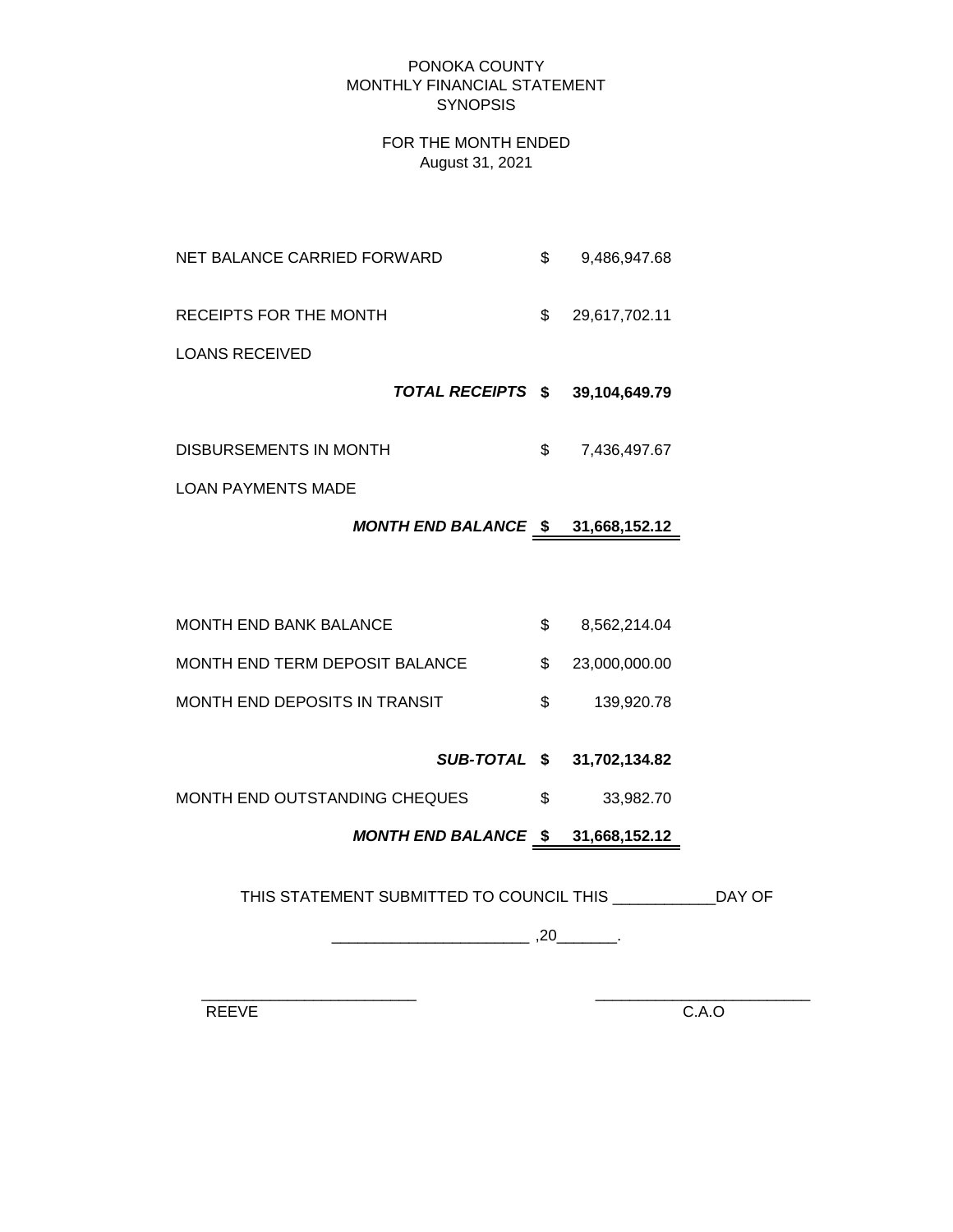#### PONOKA COUNTY MONTHLY FINANCIAL STATEMENT

### FOR THE MONTH ENDED August 31,2021

|                                                              |                           | <b>GENERAL</b>   |      | <b>Previous Month</b> | <b>PAYROLL</b> |            |
|--------------------------------------------------------------|---------------------------|------------------|------|-----------------------|----------------|------------|
| NET BALANCE AT END OF PREVIOUS MONTH                         | \$                        | 7,857,543.01 \$  |      | 1,006,741.58 \$       |                | 5,008.54   |
| <b>RECEIPTS FOR THE MONTH</b><br><b>OUTSTANDING DEPOSITS</b> | \$                        | 6,307,006.21     | - \$ | 21,390,073.39 \$      |                | 310,075.17 |
| <b>TERMS</b>                                                 | $\boldsymbol{\mathsf{S}}$ | 23,000,000.00 \$ |      | 13,000,000.00 \$      |                |            |
| <b>SUB TOTAL</b>                                             | \$                        | 37,164,549.22 \$ |      | 35,396,814.97 \$      |                | 315,083.71 |
| LESS:                                                        |                           |                  |      |                       |                |            |
| <b>CHEQUES ISSUED</b>                                        | \$                        | 7,126,058.16 \$  |      | 4,539,271.96 \$       |                | 310,066.70 |
| <b>Bank Charges</b><br><b>INTEREST TO GENERAL</b>            |                           |                  |      |                       |                | 17.01      |
| <b>MONTH END BALANCE \$</b>                                  |                           | 30,038,491.06 \$ |      | 30,857,543.01 \$      |                | 5,000.00   |
| BANK BALANCE AT END OF MONTH                                 | \$                        | 6,932,535.97 \$  |      | 15,927,963.87 \$      |                | 5,017.01   |
| <b>TERM DEPOSIT BALANCE</b>                                  | \$                        | 23,000,000.00 \$ |      | 13,000,000.00 -       |                |            |
| <b>OUTSTANDING DEPOSITS</b>                                  | \$                        | 139,920.78 \$    |      | 2,478,757.53 \$       |                |            |
| FROM TRUST ACCOUNTS                                          | \$                        |                  | \$   |                       | \$             |            |
| <b>SUB-TOTAL</b>                                             | $\boldsymbol{\mathsf{S}}$ | 30,072,456.75 \$ |      | 31,406,721.40 \$      |                | 5,017.01   |
| LESS:                                                        |                           |                  |      |                       |                |            |
| <b>OUTSTANDING CHEQUES</b>                                   | \$                        | 33,965.69 \$     |      | 549,178.39            | - \$           |            |
| INTEREST TO GENERAL ACCOUNT                                  |                           |                  |      |                       | \$             | 17.01      |
| <b>MONTH END BALANCE \$</b>                                  |                           | 30,038,491.06 \$ |      | 30,857,543.01         | - \$           | 5,000.00   |